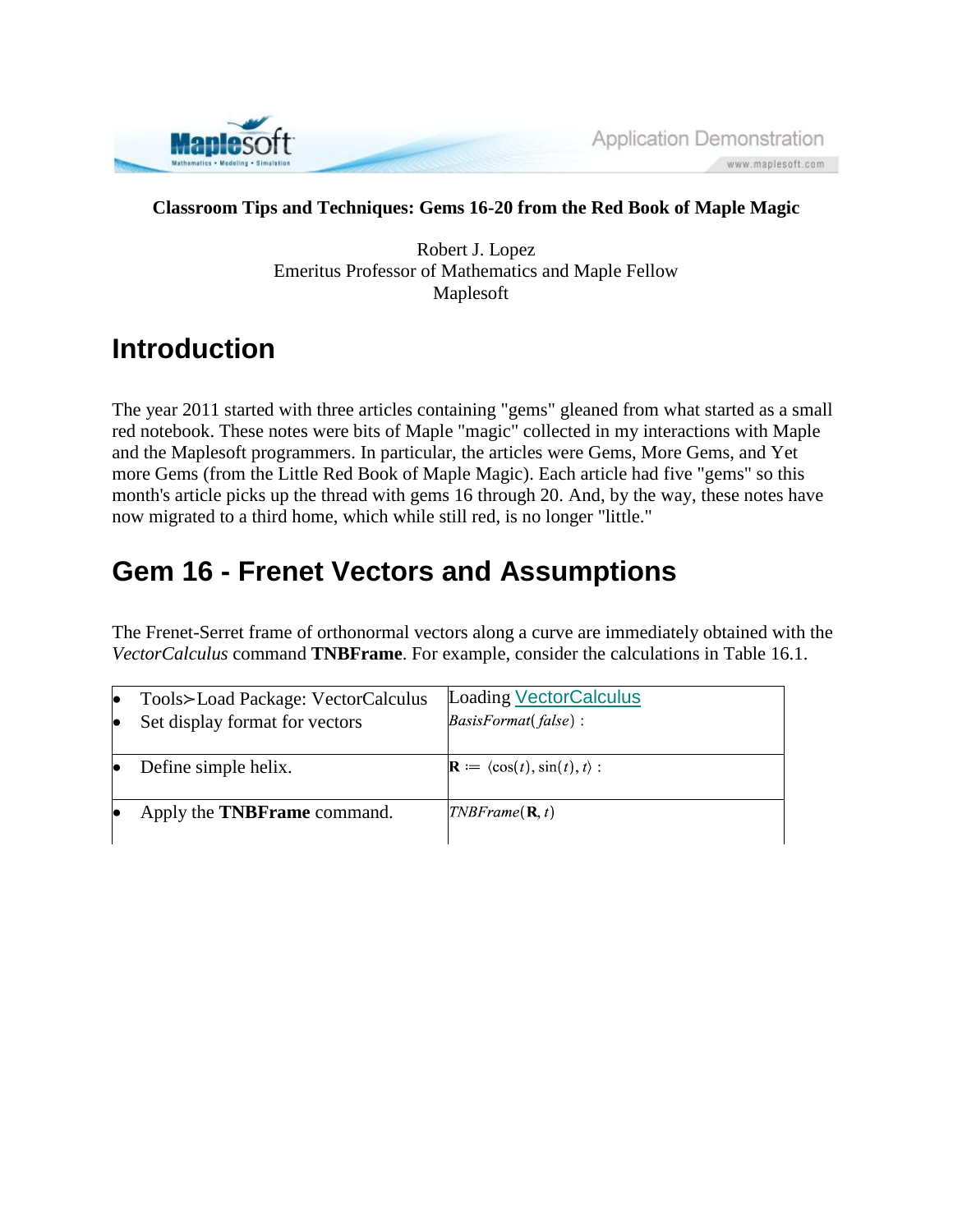

Note that the **TNBFrame** command returns *unit* tangent, principal normal, and binormal vectors. The **TangentVector**, **PrincipalNormal** and **Binormal** commands in this same package return unit vectors only with the addition of the *normalized* option. Table 16.2 illustrates this for an expanding helix.

| Define expanding helix.                                                                                                                           | $\mathbf{R} := \langle t \cos(t), t \sin(t), t \rangle$ :                                                                                                                                                                                                                 |
|---------------------------------------------------------------------------------------------------------------------------------------------------|---------------------------------------------------------------------------------------------------------------------------------------------------------------------------------------------------------------------------------------------------------------------------|
| Apply Tangent Vector,<br>PrincipalNormal, and<br><b>Binormal</b> commands, the latter<br>two requiring simplification<br>with assumption on $t$ . | $\mathbf{T} := TangentVector(\mathbf{R}, t, normalized):$<br>$\mathbf{N} :=$ simplify(PrincipalNormal( $\mathbf{R}, t$ ,<br><i>normalized</i> ) assuming <i>real</i> :<br>$\mathbf{B} := simplify(Binormal(\mathbf{R}, t))$<br><i>normalized</i> ) assuming <i>real</i> : |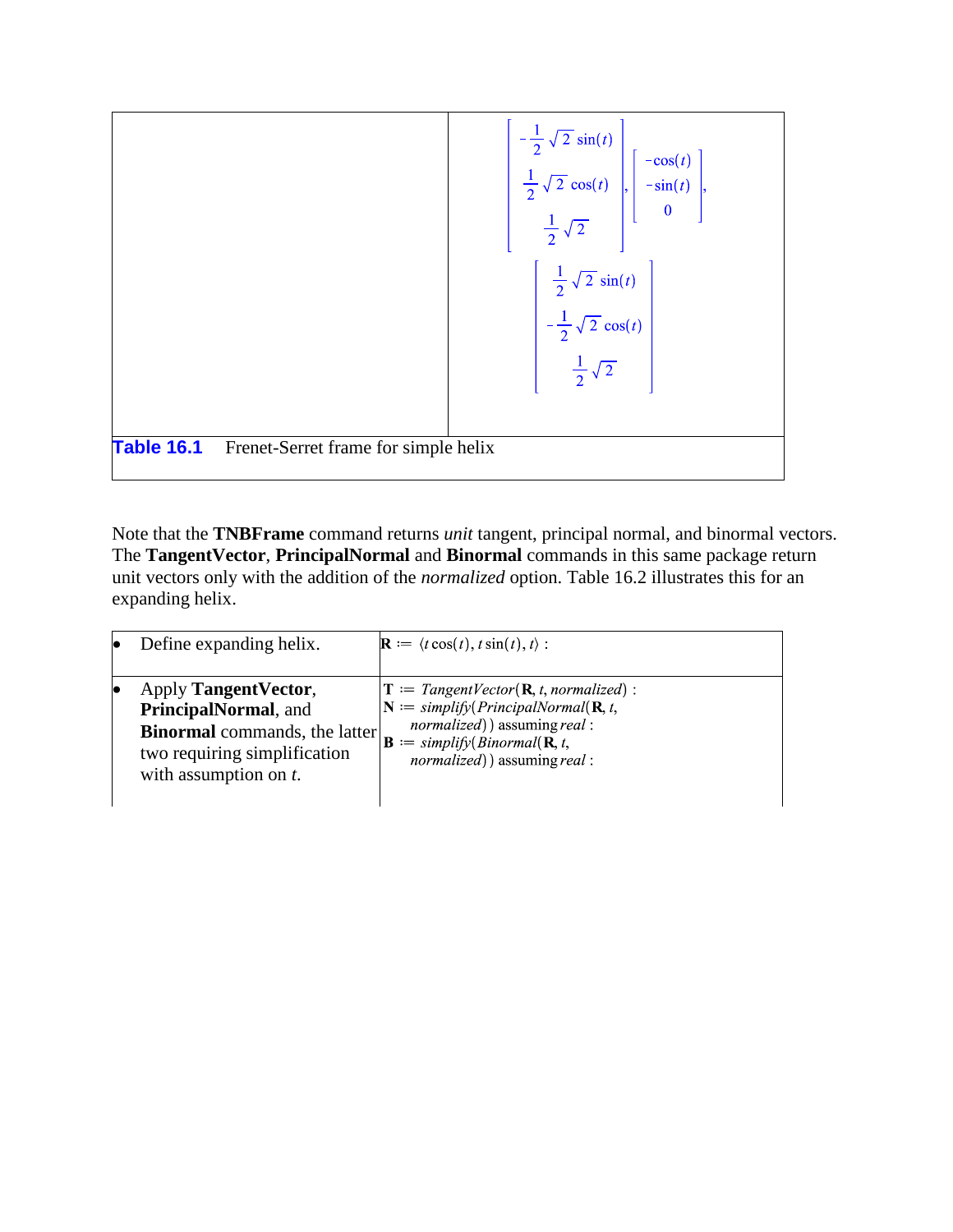$$
\mathbf{T}, \mathbf{N}, \mathbf{B} = \begin{bmatrix} \frac{\cos(t) - t \sin(t)}{\sqrt{t^2 + 2}} \\ \frac{\sin(t) + t \cos(t)}{\sqrt{t^2 + 2}} \\ \frac{1}{\sqrt{t^2 + 2}} \end{bmatrix},
$$
  
\n
$$
\frac{1}{\sqrt{t^2 + 2}} \begin{bmatrix} \frac{3 \cos(t) + t^2 \sin(t) + 4 \sin(t) + t^3 \cos(t)}{\sqrt{t^2 + 2} \sqrt{t^4 + 5t^2 + 8}} \\ \frac{-3t \sin(t) + t^2 \cos(t) + 4 \cos(t) - t^3 \sin(t)}{\sqrt{t^2 + 2} \sqrt{t^4 + 5t^2 + 8}} \\ - \frac{t}{\sqrt{t^2 + 2} \sqrt{t^4 + 5t^2 + 8}} \end{bmatrix},
$$
  
\n
$$
\frac{1}{\sqrt{t^2 + 2} \sqrt{t^4 + 5t^2 + 8}} \begin{bmatrix} -\frac{2 \cos(t) - t \sin(t)}{\sqrt{t^4 + 5t^2 + 8}} \\ -\frac{2 \sin(t) + t \cos(t)}{\sqrt{t^4 + 5t^2 + 8}} \\ \frac{t^2 + 2}{\sqrt{t^4 + 5t^2 + 8}} \end{bmatrix}
$$
  
\n**Table 16.2 TangentVector, PrincipalNormal, and Binormal commands applied to expanding helix**

In an effort to verify orthogonality, compute the dot product of **T** with **N**.

 $T \cdot N$ Error, (in VectorCalculus:-DotProduct) cannot combine two rooted vectors with different points of origin

What has happened? Associated with each vector in the Frenet frame is its point of contact (root point) on the curve. To see this, apply the **GetRootPoint** command, but first, modify the interface to show the tilde associated with assumed variables. (The showassumed parameter can have the value 0, 1, or 2, depending on whether no annotation, the tilde, or a proviso is displayed.) See Table 16.3.

|                       | $interface(showassumed = 1)$ : |                     |
|-----------------------|--------------------------------|---------------------|
| $[GetRootPoint(T)] =$ | $GetRootPoint(N) =$            | $GetRootPoint(B) =$ |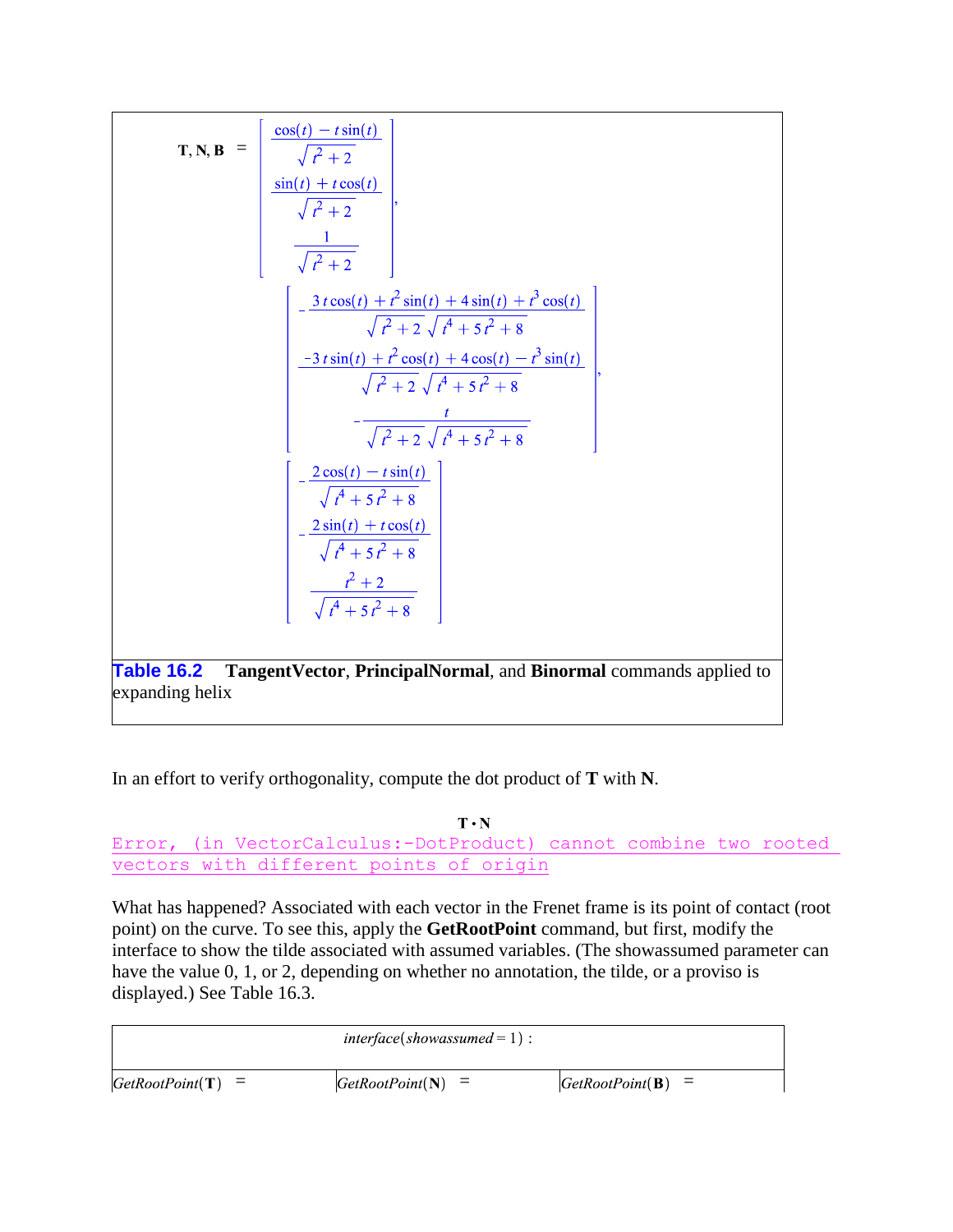| $\begin{bmatrix} t \cos(t) \\ t \sin(t) \end{bmatrix}$ |                                                  |                                                |
|--------------------------------------------------------|--------------------------------------------------|------------------------------------------------|
|                                                        | $t \sim \cos(t \sim)$<br>$t \sim \sin(t \sim)$   | $t \sim \cos(t \sim)$<br>$t \sim \sin(t \sim)$ |
|                                                        | $t$ ~                                            | $t$ ~                                          |
|                                                        |                                                  |                                                |
|                                                        | <b>Table 16.3</b> Root points for $T$ , N, and B |                                                |
|                                                        |                                                  |                                                |

Ordinarily, when the **assume** command is used to make a (permanent) assumption on a variable, a following tilde is displayed to indicate that this variable is no longer the same as the variable before the assumption was made. However, when the assuming functionality is used to make a (temporary) assumption on a variable in the course of a calculation, the assumption is removed before the result is returned. (For this reason, I always use "assuming" and never use the **assume** command.)

When a *VectorCalculus* Vector is created under the shadow of an "assuming" clause, that vector has an associated module that encodes the properties of the ambient vector space. When assuming exists, assumptions on terms inside this module cannot be "cleaned up" prior to output. Hence, both **N** and **B** have assumptions attached to *t* in their root points, but **T** does not, and the dot product fails because the root points are seen as different.

Consequently, for **N** or **B**, separate the calculation from the simplification, as shown in Table 16.4.

| Obtain unsimplified, but unit $N$ and $B$<br>lo<br>vectors.<br>lo<br>Simplify with assumption that t is real in $ N  := \frac{simplify(tempN)}{S}$<br>$\bullet$<br>separate step. | <b>tempN</b> := <i>PrincipalNormal</i> ( $\mathbf{R}, t$ ,<br><i>normalized</i> ) :<br><b>tempB</b> := $Binormal(\mathbf{R}, t,$<br><i>normalized</i> ) :<br>assuming real:<br>$\mathbf{B} := simplify(\mathbf{tempB})$<br>assuming real: |  |
|-----------------------------------------------------------------------------------------------------------------------------------------------------------------------------------|-------------------------------------------------------------------------------------------------------------------------------------------------------------------------------------------------------------------------------------------|--|
| $\begin{vmatrix} \frac{t \cos(t)}{t \sin(t)} \end{vmatrix}$                                                                                                                       | $\begin{bmatrix} GetRootPoint(\mathbf{B}) & = & t \cos(t) \\ t \sin(t) & t \end{bmatrix}$                                                                                                                                                 |  |
| <b>Table 16.4</b><br>Obtaining unit Frenet vectors free of entangling assumptions                                                                                                 |                                                                                                                                                                                                                                           |  |

The principal normal now has a root point free of the entangling assumption, so the calculation  $simplify(\mathbf{T} \cdot \mathbf{N}) = 0$  succeeds.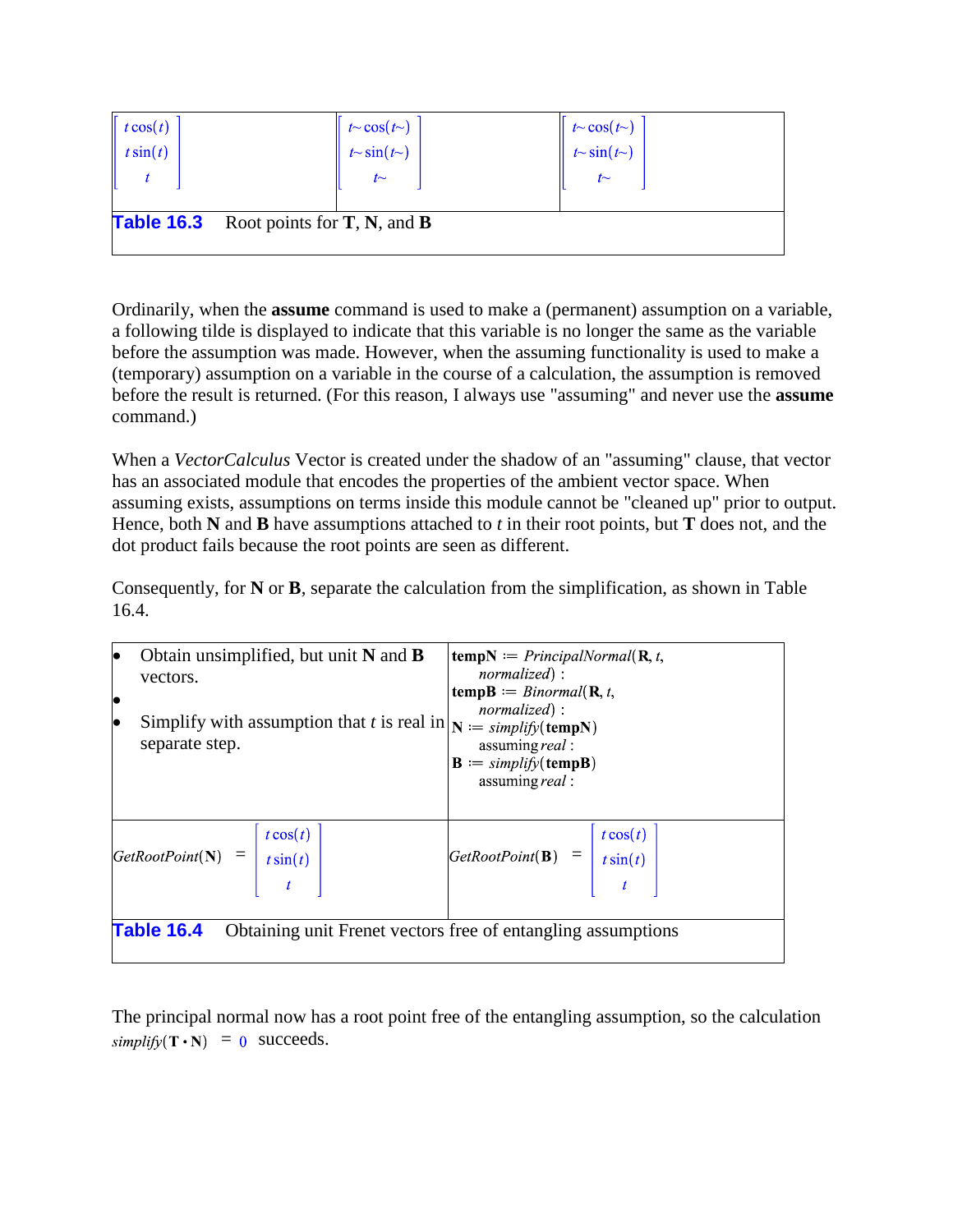# Gem 17 -  $\measuredangle$  and  $\measuredangle^{-1}$  as Laplace Transform Operators

In some texts, the Laplace transform of the function  $f(t)$  is denoted with a decorated f such as  $\widehat{f}$  or  $\overline{f}$ . Some texts use upper and lower case letters to distinguish between function and transform, with no standardization on which case denotes what. I have always used  $F(s)$  for the transform because it is simplest to type.

Some texts use some form of script "L" as the transform operator. In Maple, the choice is between  $\mathcal{L}$  and  $\mathcal{L}$ , neither one of which matches the character used in Ian Sneddon's *The Use of Integral Transforms* (McGraw-Hill, 1772). In some recent writing, I've used  $\mathcal{L}$  (from the Script palette) for the transform operator, and  $\mathcal{L}^{-1}$  for the inverse. Table 17.1 shows how to set these symbols as operators in math mode.

|                                                                                                      | Load the integral transform package.                                                                                     | with(inttrans):                                                          |
|------------------------------------------------------------------------------------------------------|--------------------------------------------------------------------------------------------------------------------------|--------------------------------------------------------------------------|
|                                                                                                      | Alias $\mathcal L$ to laplace and $\mathcal L^{-1}$ to<br>invlaplace.<br>Set $\mathcal{L}^{-1}$ as an Atomic Identifier. | alias( $\mathcal{L} = laplace, \mathcal{L}^{-1}$<br>$=$ invlaplace $)$ : |
|                                                                                                      | Obtain the Laplace transform of $sin(t)$ .                                                                               | $\mathcal{L}(\sin(t), t, s) = \frac{1}{s^2 + 1}$                         |
|                                                                                                      | Obtain the inverse transform of $1/s^3$ .<br>Set $\mathcal{L}^{-1}$ as an Atomic Identifier.                             | $\mathcal{L}^{-1}(1/s^3, s, t) = \frac{1}{2}t^2$                         |
| <b>Table 17.1</b><br>In math mode, setting aliases for <b>laplace</b> and <b>inviaplace</b> commands |                                                                                                                          |                                                                          |

Working in "exposed" math notation, the only challenge is remembering that  $\mathcal{L}^{-1}$  must be seen by Maple as a single symbol; hence, the need for setting it as an Atomic Identifier. But what about working in text mode, as when programming, or when putting the **alias** command behind an embedded component? Without using Maple's math mode, it is not immediately apparent how to implement the Atomic Identifier construct, or even set the symbol  $\mathcal{L}$  from the Script palette. Table 17.2 summarizes how to discover the text-mode code for the requisite symbols.

```
lprint(\mathcal{L}) = \delta \text{Lscr};\text{limit}(\mathcal{L}^{-1}) =#msup(mi("ℒ"),mrow(mo("&uminus0;"),mn("1")))`
Table 17.2 Discovering the text-mode code for \mathcal{L} and \mathcal{L}^{-1}
```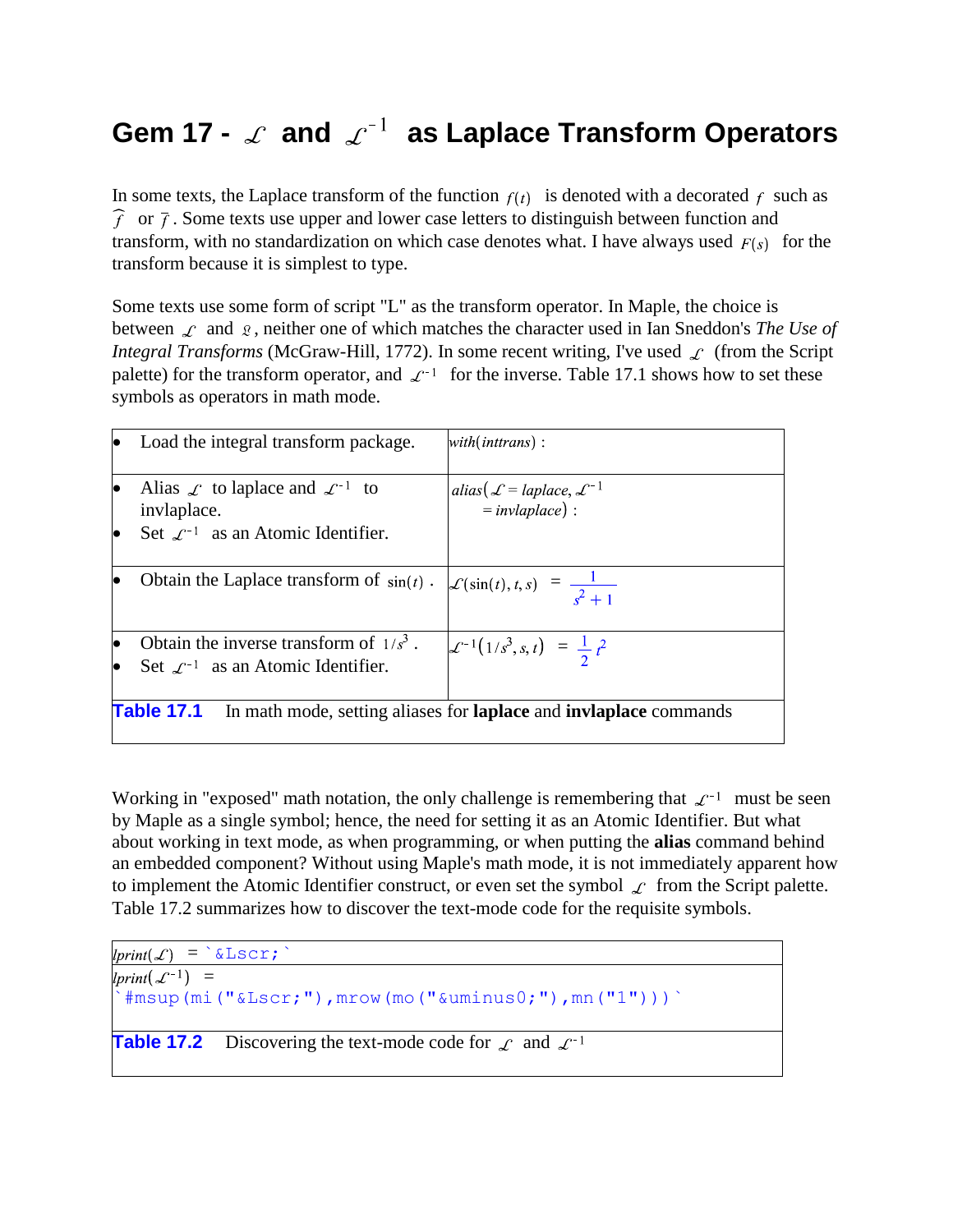For  $\mathcal{L}$ , simply enter it from the Script palette; for  $\mathcal{L}^{-1}$ , set it as an Atomic Identifier. Then enter these strings into the **alias** command, as shown below. Of course, copy/paste avoids the tedium of reproducing these character strings.

alias(`ℒ` = inttrans[laplace], `#msup(mi("ℒ"),mrow(mo("&uminus0;"),mn("1")))` = inttrans[invlaplace]):

## **Gem 18 - Setting an Iterated Integral from the Expression Palette**

At the moment, no palette in Maple has a template for setting a definite iterated integral. Constructing the iterated integral  $\int_{a}^{b} \int_{f(x, y) dy dx}^{d}$  by iterating the single definite integral can be expedited by recently discovered "magic."

When the upper- and lower-limit fields in the outer integral have been filled, and the tab key is pressed to move to the integrand field, another click on the definite-integral template will set this template. But it will autoselect the integrand field of this new integral. This requires backing up through the fields by pressing the Shift key while tabbing. I have always found this to be needless busywork, and because of it, have repeatedly asked for double- and triple-integral templates for iterated definite integrals.

However, if after arriving at the integrand field in the first (outer) integral template, the Backspace key is pressed before the next integral template is inserted, the new template will arrive with the lower-limit field autoselected. This is because there is a hidden field-flag that is set to 3 when the integrand field of the outer integral is selected. When a new definite-integral template is inserted, it inherits the flag value of 3, and the new integrand field is autoselected. The intervening Backspace resets the flag to 1, so the new integral template arrives with the first (lower-limit) field autoselected.

I think I would still like to see double- and triple-integral templates added to the Expression palette, but meanwhile, my complaints about it aren't as intense as they used to be.

## **Gem 19 - Writing a Slider Value to a Label**

Table 19.1 contains as Embedded Components, a Slider and a Label, with the slider value being written as the label's caption. The leading " $x =$  " and the equal sign between the slider and the label are simply typed characters.

*x* = = 26.82927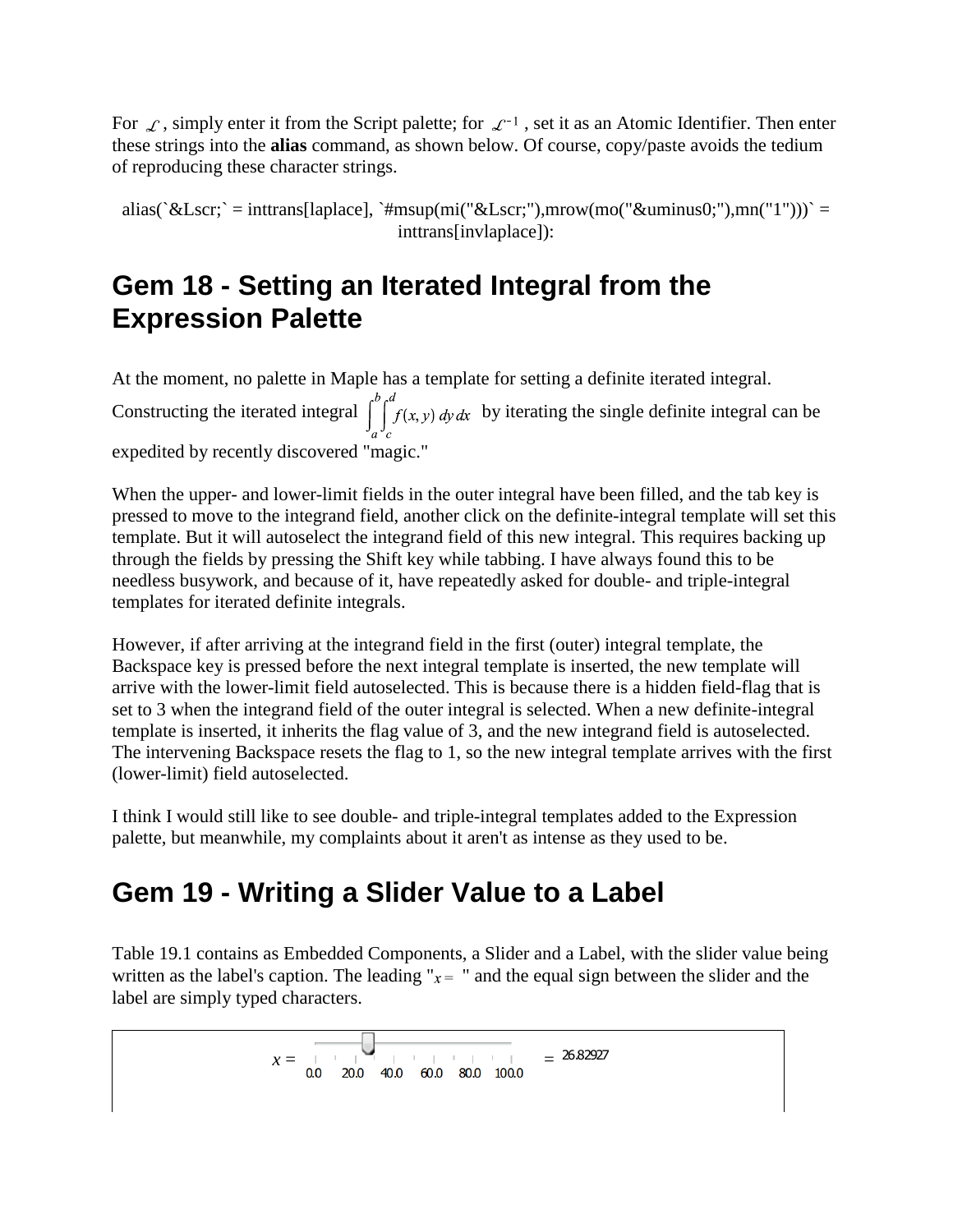**Table 19.1** Slider value written to the caption field of a Label

The code behind the Edit field of the Slider is  $Do(%Label0(caption) = sprint("% .5f",$ Do(%Slider0)));

The **sprintf** command determines how the displayed value is to be formatted. The string "%.5f" indicates five places after the decimal. The value to be written is read from the Slider with the second **Do** command.

## **Gem 20 - Writing Text to a Math Container**

Table 20.1 contains a simple configuration of embedded components, namely, two MathContainers, with a Button between. A function written into the left-hand container will have its derivative written to the right-hand container when the button is pressed. If no function is entered on the left, but the Derivative button is pressed anyway, the message "Please enter a function to be differentiated" is written to the MathContainer on the right.

This Gem shows how to write the text message to the MathContainer on the right.



If the Button is naively coded with  $Do(\%MathContainer1 = diff(Do(\%MathContainer0),x)$ , then pressing the Derivative button with no entry on the left generates the error message shown in Figure 20.1.